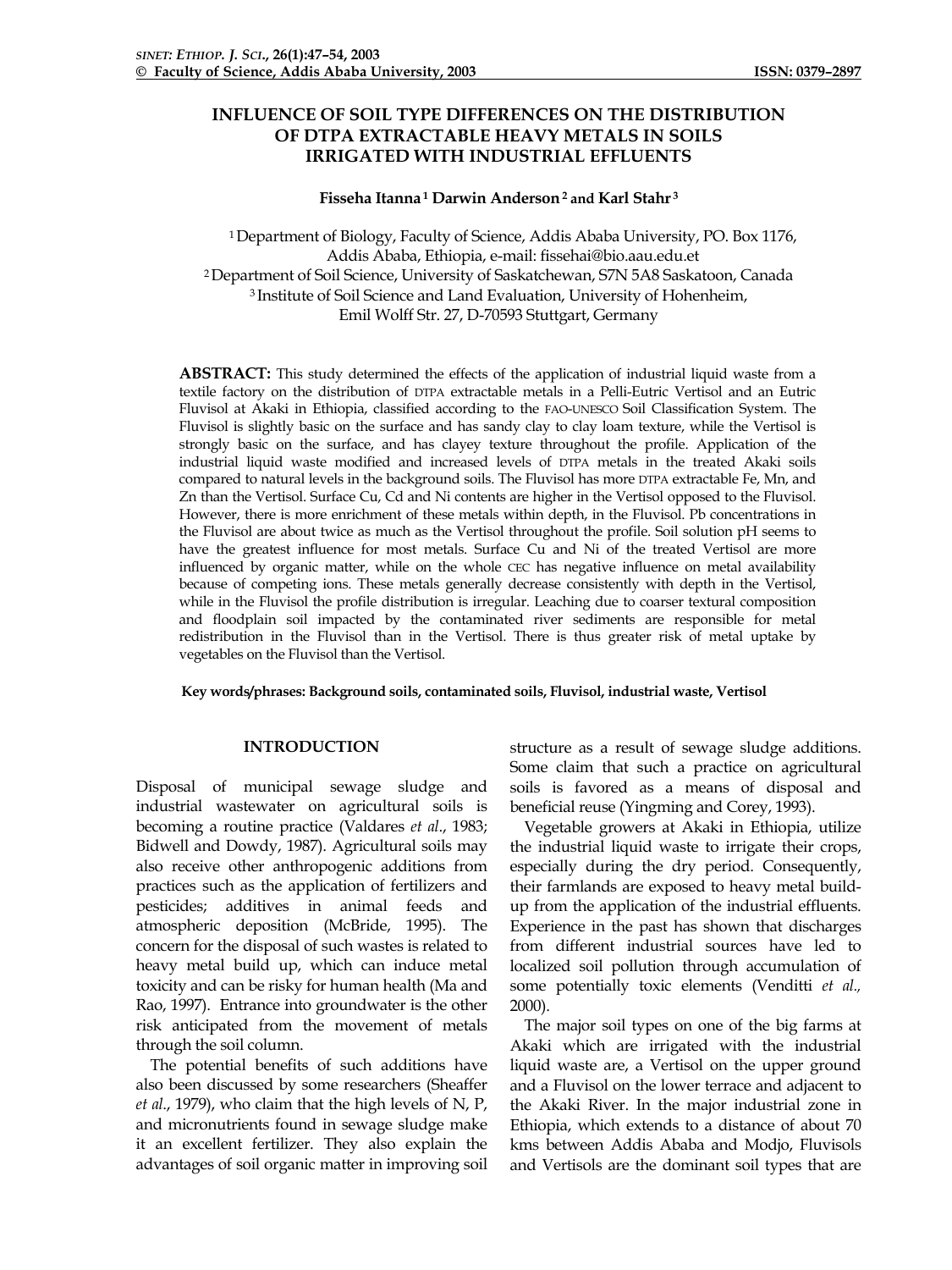irrigated under similar conditions for vegetable production.

 Earlier study on the total heavy metal contents of Akaki soils reveals that total Ni and total Cr contents are in the toxic range (Fisseha Itanna, 1998a). It is however, the bioavailable forms rather than total contents that are important in plant uptake. Consequently, the DTPA extractant has been selected to determine the extractable forms of the micronutrients and some of the other heavy metals. Adriano (1986) explains that the DTPA extraction is used routinely as general soil test for micronutrients and metals. Korcak and Fanning (1978) found DTPA to be superior over a wider range of soil conditions compared to other methods.

 The bioavailable form of a trace metal is that fraction which becomes plant available. In recent years, sequential extraction techniques have been employed to fractionate heavy metals in soils into a variety of operationally defined geochemical pools (Sloan *et al*., 1997). Some of the major metal fractions include: soluble and exchangeable, specifically adsorbed and weakly bound, easily reducible Fe/Mn oxides, organically complexed, residual organic and residual inorganic. Metals in water soluble and exchangeable fractions would be readily bioavailable, whereas the metals in the residual fraction are tightly bound and would not be expected to be released under natural conditions (Ma and Rao, 1997).

 Concentrations and distribution of heavy metals in different soil types are expected not to be the same, since there will be differences in the soil chemical, physical, biological and mineralogical properties. Metal activity in the soil solution is generally influenced by metal equilibria among clay minerals, organic matter, hydrous oxides of Fe, Mn, and Al, and soluble chelators, with the soil pH strongly affecting these equilibria (Lindsay, 1979).

 The concentrations of BOD (biological oxygen demand), COD (chemical oxygen demand), TDS (total dissolved salts), and TSS (total soluble salts) in the Akaki Textile Factory effluent from the preparation room are 2460, 6720, 9300, and 4230 mg/l, respectively. On the other hand, the concentrations of the BOD, COD, and TDS in the effluent from the dyeing room are, 154, 615, and 4615 mg/l, respectively.

 Generally, heavy metals are considered immobile and hence their concentrations are higher on the surface and decline with soil depth. However, with factors like soil textural differences, distribution of some metals like Mn and Ni have

been found to show irregularities (Adriano, 1986). Stirring of soils with neutral (6,6-7,6 pH) and acidified water (pH 4.5), have resulted in leaching of some heavy metals (Venditti *et al*., 2000).

The major objective of this study is to examine and compare which of the two contaminated soils; namely, Fluvisol and Vertisol, could influence more the availability and distribution of some heavy metals in soils. The outcome will thus assist to advise farmers on which soil type there is greater risk of contamination. Moreover, since these two soils are the predominant soil types on which vegetables are produced using river water in the major industrial section of the country, the results will have wider application. The study also compares the metal status of the contaminated soils with similar background soils in the vicinity, in order to assess the extent of metal pollution.

### **MATERIALS AND METHODS**

Akaki is a small industrial town in Ethiopia, about 20 kms southeast of Addis Ababa. The Akaki River flows through Addis Ababa, passes through Akaki, and continues southwards to join the Awash River. Because of the river and the good market in Addis Ababa, vegetables are grown here throughout the year. One of the vegetable farms irrigated with industrial liquid waste from the Akaki Textile Factory has been selected for this study.

 The farm under investigation belongs to the Fanta Farmers' Cooperative. The total area of this farm is about 15000 m2. Land is prepared either through oxen ploughing or hand digging with hoes. Furrows and ridges are made by hand tools, for water management and planting purposes, respectively. Except for potatoes, seeds of vegetables such as cabbage, carrot, tomatoes, Swiss chard, lettuce are sown on well-prepared seedbeds. The seedlings are then transplanted on major fields. Potato is grown from tubers. The liquid waste from the Akaki Textile Factory, that is used as irrigation water enters the farm through bigger waterways and is later distributed to individual plots through the smaller furrows. The distance between the effluent discharge and its entrance into the farm is about 200 m. The irrigation water is regularly administered to the farms during the dry season. Occasionally, when the irrigation water is in short supply, farmers pump water from the nearby Akaki River into the farm.

 The FAO/UNESCO classification with revised legend was used to classify the soils based on their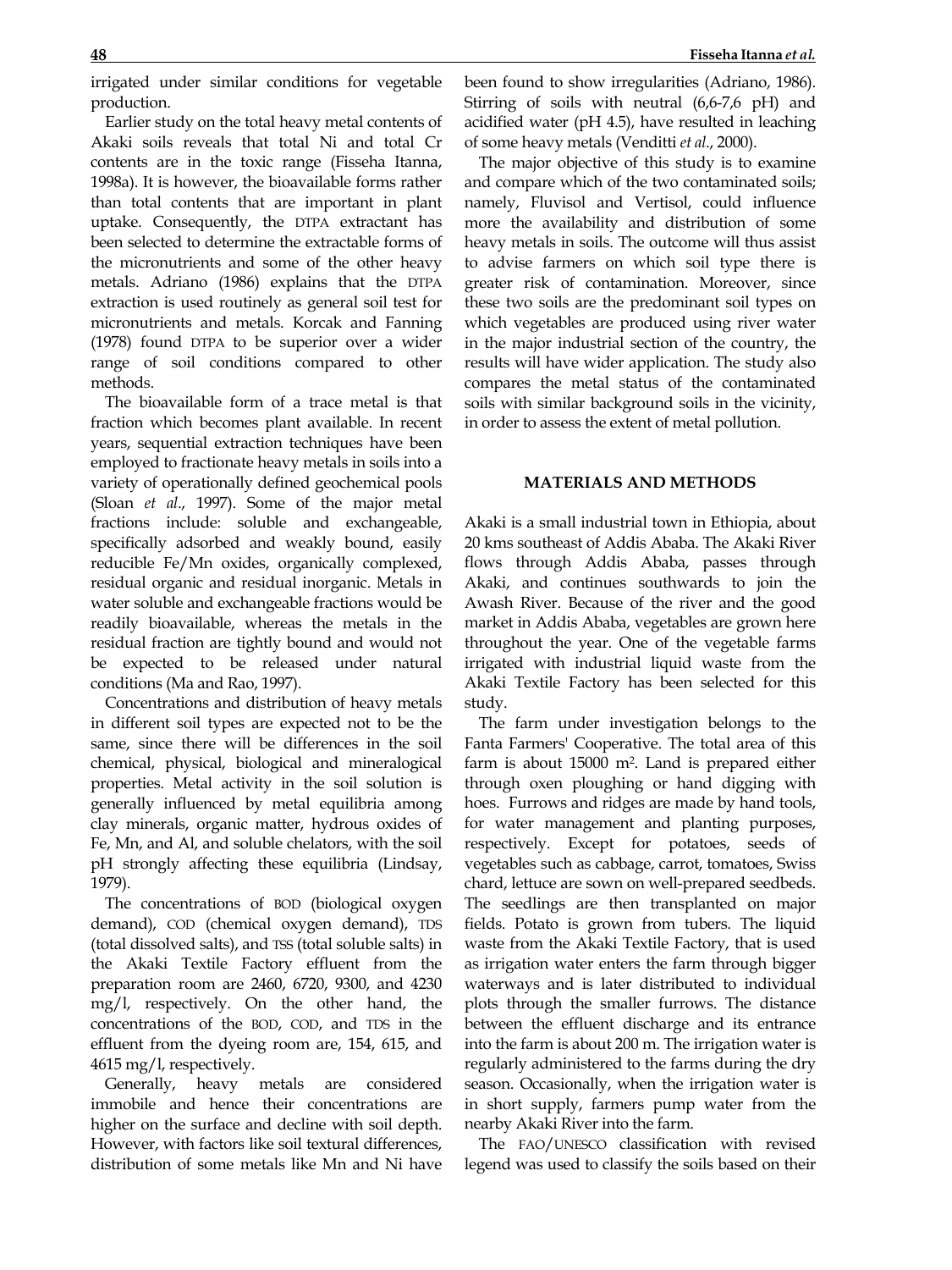diagnostic horizons and properties (FAO, 1988). Accordingly, two soil types were identified in the study area. The soil representing the sloping and footslope positions is classified as Vertisol at the first unit level, because of its high clay content throughout the profile (*i.e.*, >60%) and other vertic properties, such as slickensides and cracks. Since the Vertisol of the study site does not have the gypsic and calcic horizons of Gypsic and Calcic Vertisols, and that it has a base saturation exceeding that of a Dystric Vertisol; it is classified as Eutric Vertisol. Considering the colour of the soil as a subunit, which gives additional characteristic to the first and second level units, the soil can eventually be classified as Pelli-Eutric Vertisol (FAO, 1988).

 The soil at toeslope position is classified as a Fluvisol at the first unit level, because it shows fluvic properties; and is further classified as an Eutric Fluvisol because it lacks the salt, CaCO3, and base saturation of the other Fluvisols (FAO, 1988).

 Representative sites for each of the soil types were later identified and selected for soil sampling. The Vertisol pit was dug at the footslope position (lowest position for the Vertisols) in the farm about 50m from the Fluvisol, which lied at a toeslope position. The slope of the landscape (in which both soils fall in) is between 0–2%.

 Surface soil (0–20cm) adjacent to the respective profile pits, and profile samples from the different horizons, were collected from both soil types. In the case of surface samples, twenty auger subsamples were taken from the fields adjacent to each soil type and later bulked, thus forming two separate bulk samples. Sufficient amount was saved from the bulk samples for different chemical and physical analyses. In the case of profile samples, they were taken from each horizon of the two soil types. Again, several sub-samples were put together from each horizon to form a bulk sample. The soil samples were then air-dried and crushed to pass a 2-mm mesh sieve.

 Metal adsorption in soils is greatly influenced by soil pH, cation exchange capacity (CEC), organic carbon content, clay content, and hydrous Fe and Mn oxide contents (Basta and Tabatabai, 1992). Accordingly, except the hydrous oxides of Fe and Mn all the other parameters were determined.

 The pH of the soils was determined potentiometrically from a 1:2 (soil:water) or 1:2  $(soil:0.01M$  CaCl $2)$  solutions occasionally stirred with glass rods, with a PHM standard pH meter. Texture was determined by the pipette method and carbonate contents were calculated from

readings of a 1:1 (soil:water) extraction, using the METROHM 655 Dosimat with an E526 titrator. Organic carbon was measured using a LECO CR-12 carbon analyzer. Total carbon was determined with a CNS analyzer.

 The DTPA extracting solution applied in soil by Lindsay and Norvell (1978) was used to extract plant available metals in the soil samples. Twenty mL of the DTPA solution was added into each of 10 g of air-dried soil samples in a 125-mL flask and shaken for exactly 2 hours (Risser and Baker, 1990). The suspension was filtered with Whatman No. 42 filter paper. The filtrate was analyzed for Cd, Cu, Fe, Mn, Ni, Pb and Zn with Perkin Elmer AAS 3100, using acetylene air flame. For the total analyses, 0.5 g of finely ground soil samples were placed each in a Teflon digestion vessel and digested with  $8$  ml  $HNO<sub>3</sub>$  and  $4$  ml  $HF$  in a microwave digestion system. Total soil metals were then determined using a PE Elan 5000 ICP-MS.

 All parameters mentioned above are determined from duplicate samples and the final value is computed from an average of the duplicates. Comparisons of metals within profiles have also been made based on the weighted averages of the metals of the two soil profiles.

## **RESULTS AND DISCUSSION**

## *Differences in soil types*

The pH of the Vertisol declines from strongly basic in the upper horizons to moderately basic pH in the lower horizons; whereas, that of the Fluvisol increases from a slightly basic at the uppermost horizon to moderately basic soil reaction in the underlying horizons (Table 1).

 Horizons of both soils do not show any effervescence to dilute HCl, and there is no CO3 in these soils. The total C content of these soils is generally low decreasing from surface to underlying horizons. The organic C content shows similar trend. Surface concentrations of carbon of the Vertisol are higher than surface C in the Fluvisol. The Vertisol has clayey texture throughout the horizons; whereas, the Fluvisol has a sandy clay surface texture, and is variable with depth. The clay fractions in the Vertisol are about twice as much as that of the Fluvisol. The CEC (cation exchange capacity) of the Vertisol is also higher than the Fluvisol because of the high clay fraction in the Vertisol. Consequently, there is more adsorption of basic cations like Ca, and Mg on this soil than the Fluvisol.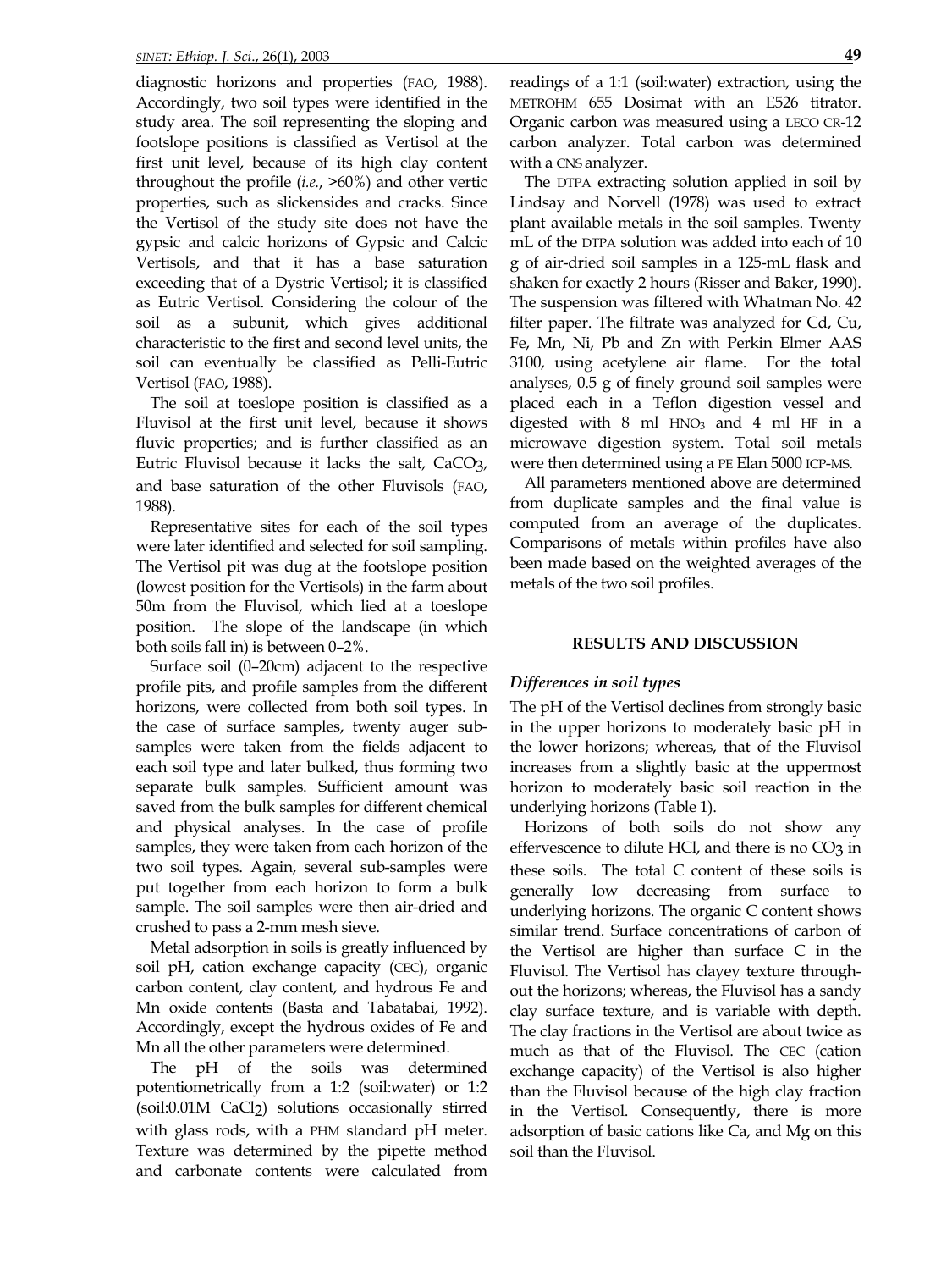| Depth    | Soil    | pH/H <sub>2</sub> 0 | pH/0.1M                | OC          | <b>CEC</b>  | Sand | Silt | Clay |
|----------|---------|---------------------|------------------------|-------------|-------------|------|------|------|
| (cm)     | Horizon | 1:2                 | CaCl <sub>2</sub> /1:2 | %           | Cmol $kg-1$ |      | $\%$ |      |
|          |         |                     |                        | a. Vertisol |             |      |      |      |
| $0 - 30$ | Ap      | 8.8                 | 7.9                    | 2.1         | 59.0        | 4.7  | 23.5 | 71.8 |
| 30-85    | B       | 8.7                 | 8.1                    | 1.3         | 63.8        | 2.1  | 20.0 | 77.9 |
| 85-115   | BC      | 8.3                 | 7.7                    | 1.0         | 57.9        | 3.9  | 29.1 | 67.0 |
| $115+$   | C       | 8.1                 | 7.5                    | 0.7         | 50.0        | 5.4  | 32.6 | 62.0 |
|          |         |                     |                        | b. Fluvisol |             |      |      |      |
| $0 - 25$ | Ap      | 7.9                 | 7.5                    | 1.2         | 37.0        | 46.4 | 18.1 | 35.5 |
| 25-80    | B       | 8.2                 | 7.4                    | 1.2         | 37.8        | 37.6 | 26.2 | 36.2 |
| 80-100   | AIIb    | 8.1                 | 7.3                    | 0.6         | 37.3        | 42.6 | 21.6 | 35.8 |
| 100-137  | BIIb    | 8.4                 | 7.2                    | 0.7         | 40.7        | 36.1 | 21.5 | 42.4 |
| $137+$   | C       | 8.4                 | 7.2                    | 0.7         | 38.6        | 40.9 | 20.5 | 38.6 |

**Table 1. Some chemical and physical properties of the Akaki treated soils.** 

## *Metal concentrations in wastewater applied on treated soils*

 Both soil types are irrigated with industrial wastewater especially during the dry months, and this kind of wastewater application has been practiced on the farms for over three decades. The amount of wastewater discharged from textile factories ranks the highest when comparing quantity of wastewater discharged from different industrial sources in Ethiopia. For instance, in Addis Ababa alone about 1,992,597 m3/yr of wastewater is discharged from textile factories.

 According to recent analytic results of water sample from the Akaki industrial effluent, concentrations ( $\mu$ g kg<sup>-1</sup>) of metals in the water sample were 27.3 (Cu), 46.2 (Zn), 0.08 (Cd), 5.1 (Ni), and 5.8 (Pb). The above signifies that Cu exceeds normally expected levels. Cu in contaminated soils relates well with the water analysis result. Fe, and Mn concentrations have not been determined and the Cd level is not significant. The concentration ( $\mu$ g kg-1) of metals in the river water was much less than the industrial effluent: 2.54 (Cu), 35.1 (Zn), <0.05 (Cd), <1.0 (Ni), and 3.77 (Pb) (Fisseha Itanna and Olsson, 2002, unpublished report).

# *Metal concentrations in treated versus surrounding untreated soils*

 The treated soils at Akaki have elevated Cu, Zn, Ni, and Pb concentrations compared to the background soils in the vicinity, as a result of anthropogenic additions (Table 4). Only the surface Cu value of the treated Vertisol is higher

than what is normally a common range for most agricultural soils  $(0.14-3.18 \text{ mg kg}^{-1})$ , according to Adriano (1986). All of the other horizons fall within this range and contain concentrations above the critical level (*i.e*., 0.2 mg kg-1), provided by Lindsay and Norvell (1978). The Cu concentrations of the background Vertisol and Fluvisol at Akaki also fall within the common range shown above.

 Zn in the treated soils is slightly higher than Zn in the background soils, but the overall zinc concentration in both treated and background soils is within normal range expected in noncontaminated soils. In the background soils at Akaki, surface Zn of the Vertisol is about twice as much as the surface Zn in the Fluvisol.

 Fe concentrations in the treated soils are quite high, and their distribution with depth is more or less uniform, with a slightly declining trend. The treated Fluvisol has higher concentrations than that of the treated Vertisol. The background Vertisol and Fluvisol at Akaki also consist of equally high Fe values. Surface Mn of all treated and background soils is very high. It increased consistently with the treated Fluvisol within profile and with the Vertisol it is inconsistent. Similar distribution of Mn has also been reported elsewhere (Adriano, 1986). There is more enrichment of Mn in the Fluvisol with depth than the Vertisol.

 Cd concentrations of the treated soils and the background soils are about the same, signifying that no anthropogenic Cd additions have taken place. On the other hand, there is higher Ni enrichment in the treated profiles compared to the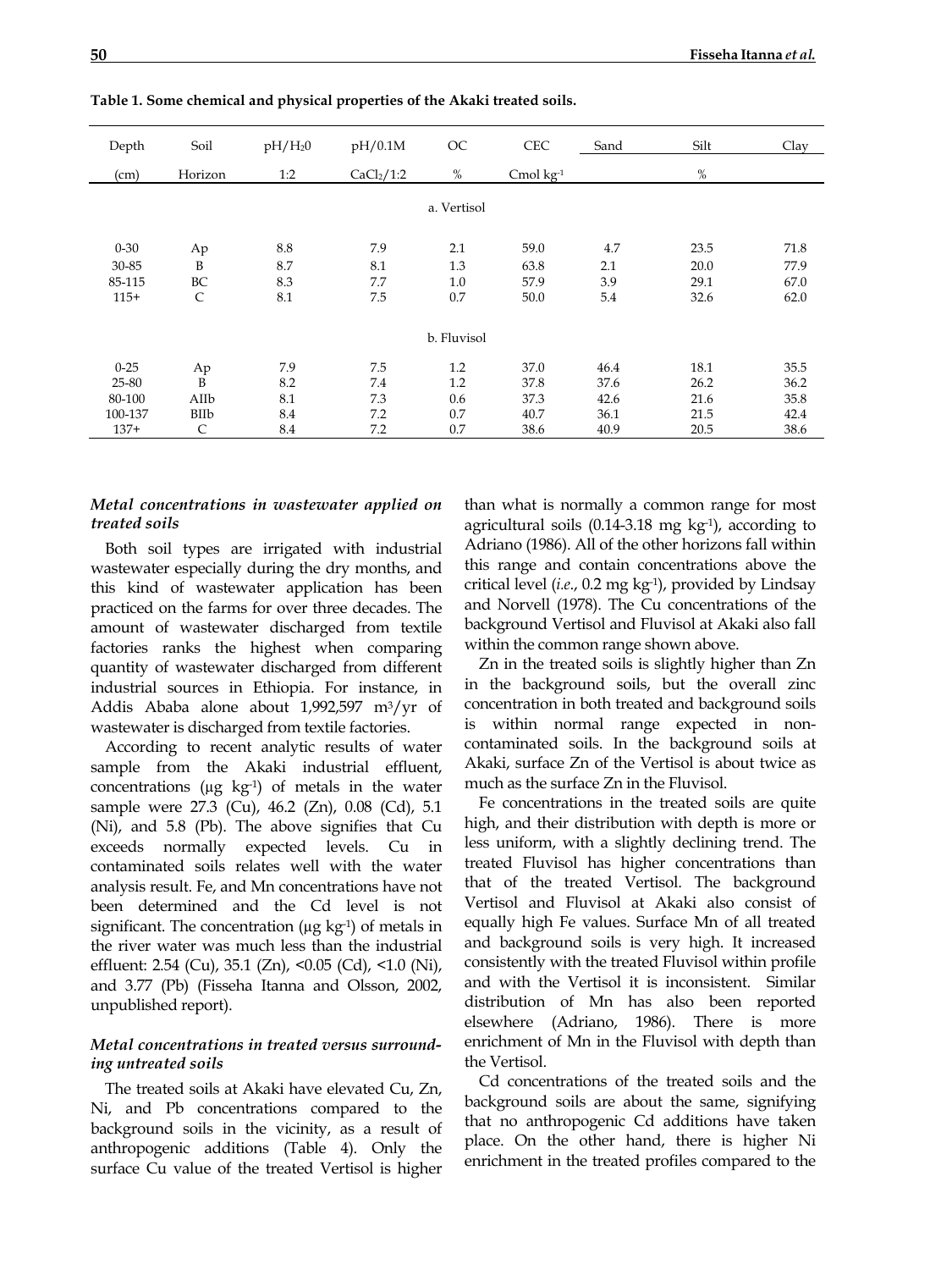background profiles. Below the surface horizons of both treated soils, Ni added due to industrial liquid waste is about twice as much as that of the background soils close by. Pb distribution in the treated Vertisol is about the same with that in the background Vertisol, but distribution within the treated Fluvisol is about twice as much as in the control Fluvisol. In the treated Fluvisol, Pb decreased consistently with depth opposed to the other metals. A similar decrease of exchangeable Pb with soil depth in alluvial soils has been reported by Bradley and Cox (1987).

## *Heavy metal distributions/concentrations in treated soils*

 Considering the DTPA micronutrient (Fe, Cu, Zn and Mn) concentrations of the two treated soils, the weighted averages of the two soil profiles indicate that the Fluvisol has more DTPA extractable Fe, Mn, and Zn and lower DTPA Cu than the Vertisol (Table 2).

Cd of the surface soil of the treated Vertisol at Akaki is higher than the surface soil Cd content of the Fluvisol (Table 2). It decreases consistently down the horizons in the soil profile of the Vertisol while within the Fluvisol profile it does the same, except that the Cd level of the Ap horizon is lower than the two underlying horizons. Below the Ap horizons however, there is more enrichment of Cd in the Fluvisol than the Vertisol.

 The Fluvisol contains about double as much lead on the surface and still higher contents throughout the depths of the profiles, than that of the Vertisol. Pb declines uniformly within depth in both treated soils.

 The DTPA metals (plant available forms) constitute a small percentage of the total metal concentrations (Tables 2 and 3). Total metal concentrations in the Fluvisol are generally higher than the Vertisol except for Cu and Cd.

# *Influences of soil parameters on metal availability*

 Carbonate and organic matter contents, pH of the soil, CEC, clay content, etc. are in principle the factors governing the availability and solubility of heavy metals (Basta and Tabatabai, 1992). Accordingly, both soils are carbonate-free, while the Vertisol has higher clay, CEC, pH and organic matter contents. Although no fractionation of these metals is made, the pH values seem to influence the solubility and availability of most metals (Fe, Mn, Pb, and Zn) compared to the other factors (Table 2). Hence, because of the relatively higher pH content of the soil horizons of the Vertisol, it

has relatively lower concentrations of the available metals compared to the Fluvisol. A strong relationship between soil solution pH and metal adsorption has been demonstrated, with metal adsorption being directly proportional to pH (Harter 1983; Elliot *et al*. 1986; Basata and Tabatabai, 1992). Andersen and Christensen (1988) showed that pH was the most influential factor in determination of distribution coefficients of Cd, Co, Ni, and Zn in 38 Danish soils and that other soil properties were less influential.

 Cu content of the surface soil of the Vertisol is above twice that of the surface soil in the Fluvisol because of correspondingly higher organic carbon in the surface soil of the Vertisol. Copper fractionation studies have shown that Cu existed in soils predominantly as organically bound and residual forms (Zhu and Alva, 1993a). Similar observation is made for surface Ni. Metal adsorption could be described with a combination of these parameters, such as organic matter and pH, etc. (Basta and Tabatabai, 1992).

 The Vertisol has much higher CEC than the Fluvisol as presented on Table 1. This certainly also has contributed to reduced heavy metal availability in the Vertisol compared to the Fluvisol. Increased soil pH due to elevated Ca and Mg, has a profound effect on the availability and mobility of trace elements (Zhu and Alva, 1993b).

 Generally there is enrichment of trace elements in clay and silt fractions (Esser *et al*., 1991). However, in this particular case the clay rich Vertisol generally has less concentrations of metals than the Fluvisol. This may be due to the greater adsorption of the competing ions like Ca and Mg on the clay surface as mentioned above.

 Several research results show that generally the concentration of metals decrease with distance from the source and with depth, just like is seen in the Akaki Vertisol (Dowdy and Volk, 1983; Kuo *et al*., 1983; Pierzynski and Schwab, 1993; Yingming and Corey, 1993). On the other hand, depending on the soil texture, metals can also leach to subsurface horizons and may result on some redistribution of metals within the profile depth, as is the case with the Akaki Fluvisol for most of these metals.

 Yingming and Corey (1993) review several reports which indicate that varying degrees of downward movement occur with heavy inputs of sludge-borne trace metals, low soil pH, coarsetextured soils, heavy precipitation or irrigation, or long-term application of sludge. These factors will thus justify the uneven distribution of these metals with the profile of the Fluvisol compared to the Vertisol.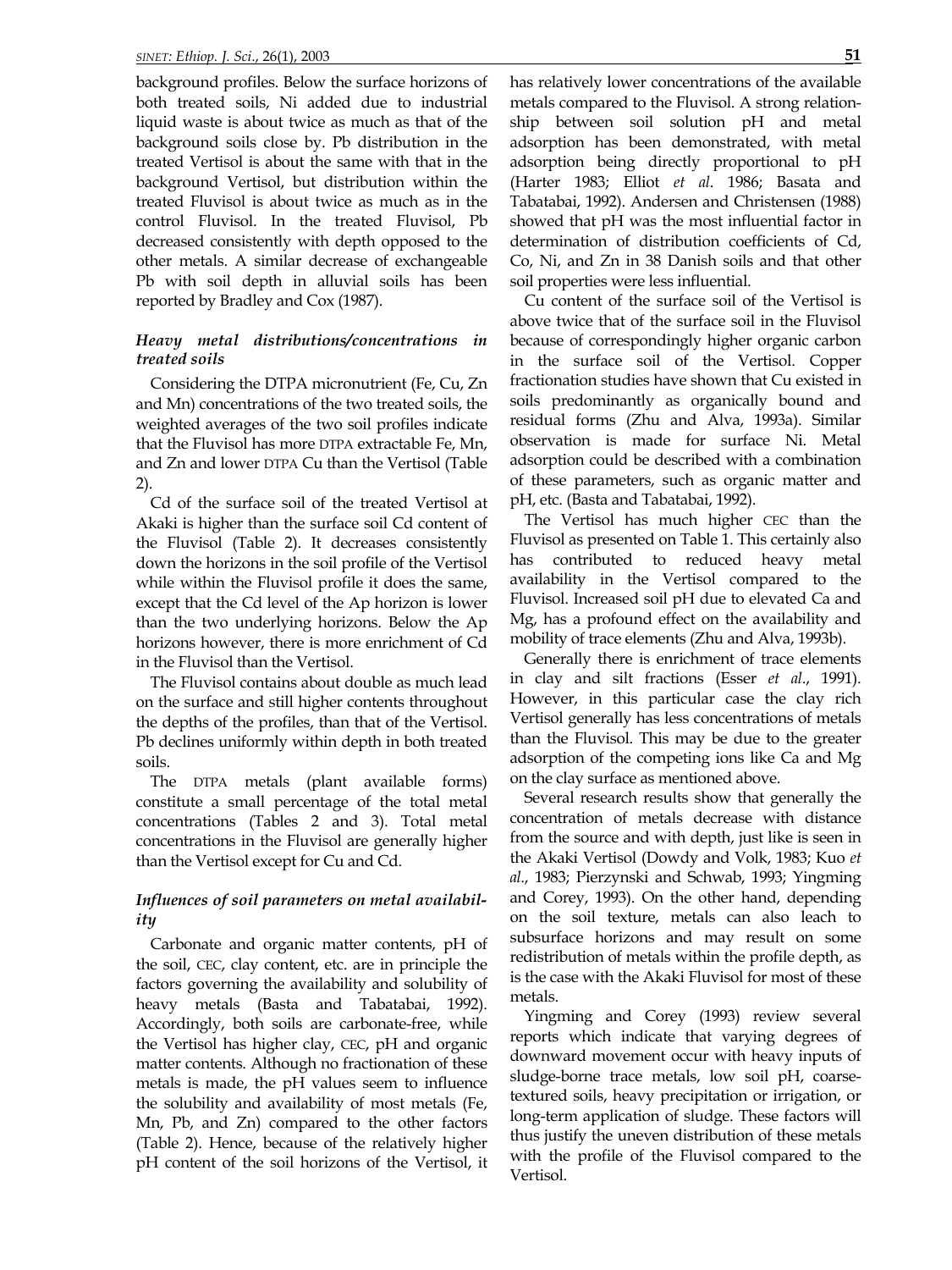| Depth    | Soil         |      |       |             |      |      |      |      |
|----------|--------------|------|-------|-------------|------|------|------|------|
| (cm)     | horizon      | Cu   | Cd    | Fe          | Mn   | Ni   | Pb   | Zn   |
|          |              |      |       | a. Vertisol |      |      |      |      |
| $0 - 30$ | Aр           | 3.93 | 0.019 | 22.8        | 11.7 | 1.55 | 0.57 | 2.35 |
| 30-85    | B            | 2.65 | 0.015 | 18.2        | 5.7  | 0.99 | 0.41 | 1.11 |
| 85-115   | BC           | 1.66 | 0.010 | 18.2        | 2.9  | 0.71 | 0.23 | 0.45 |
| $115+$   | $\mathsf{C}$ | 1.37 | 0.009 | 17.2        | 5.4  | 0.64 | 0.33 | 0.37 |
|          |              |      |       | b. Fluvisol |      |      |      |      |
| $0 - 25$ | Ap           | 1.86 | 0.013 | 32.3        | 14.4 | 0.93 | 0.97 | 3.85 |
| 25-80    | B            | 2.84 | 0.018 | 30.7        | 16.9 | 0.93 | 0.73 | 7.87 |
| 80-100   | AIIb         | 1.73 | 0.016 | 28.1        | 18.6 | 0.96 | 0.50 | 2.47 |
| 100-137  | BIIb         | 1.60 | 0.013 | 23.0        | 16.9 | 0.96 | 0.42 | 1.11 |
| $137+$   | C            | 1.40 | 0.011 | 22.6        | 17.0 | 0.94 | 0.40 | 0.75 |

## **Table 2. Distribution of some DTPA extractable micronutrients and metals (µg/g) within the treated soils at Akaki.**

**Table 3. Total metal concentrations (µg/g) of Akaki treated soils**

| Depth<br>(cm) | Soil<br>horizon | Cu  | Cd   | Fe          | Mn   | Ni  | Pb | Zn   |
|---------------|-----------------|-----|------|-------------|------|-----|----|------|
|               |                 |     |      | a. Vertisol |      |     |    |      |
| $0 - 30$      | Ap              | 86  | 1.14 | 121271      | 4106 | 139 | 23 | 1662 |
| 30-85         | $\mathbf B$     | 117 | 0.99 | 153272      | 4212 | 137 | 21 | 1662 |
| 85-115        | BC              | 83  | 0.95 | 124693      | 3936 | 123 | 21 | 1563 |
| $115+$        | $\mathsf{C}$    | 81  | 1.10 | 184724      | 6398 | 227 | 24 | 1619 |
|               |                 |     |      | b. Fluvisol |      |     |    |      |
| $0 - 25$      | Ap              | 64  | 0.97 | 128981      | 4767 | 154 | 49 | 1775 |
| 25-80         | $\, {\bf B}$    | 61  | 0.78 | 189969      | 6447 | 103 | 25 | 1535 |
| 80-100        | AIIb            | 106 | 1.01 | 178249      | 6857 | 169 | 30 | 1745 |
| 100-137       | BIIb            | 74  | 0.72 | 179072      | 7172 | 132 | 30 | 1562 |
| $137+$        | C               | 112 | 0.59 | 185849      | 8005 | 138 | 28 | 1732 |

| Depth<br>(cm) | Cu  | Cd    | Fe          | Mn   | Ni  | Pb  | Zn  |
|---------------|-----|-------|-------------|------|-----|-----|-----|
|               |     |       | a. Vertisol |      |     |     |     |
|               |     |       |             |      |     |     |     |
| $0 - 20$      | 2.1 | 0.019 | 25.0        | 13.9 | 1.0 | 0.5 | 1.2 |
| 20-75         | 2.4 | 0.013 | 24.5        | 6.3  | 0.5 | 0.5 | 0.6 |
| 75-137        | 2.8 | 0.011 | 20.5        | 4.0  | 0.3 | 0.4 | 0.4 |
| $137+$        | 2.4 | 0.010 | 18.7        | 3.2  | 0.3 | 0.4 | 0.6 |
|               |     |       | b. Fluvisol |      |     |     |     |
|               |     |       |             |      |     |     |     |
| $0 - 30$      | 1.9 | 0.017 | 24.6        | 10.5 | 1.0 | 0.4 | 0.5 |
| 30-103        | 1.7 | 0.017 | 24.0        | 7.0  | 0.6 | 0.2 | 0.4 |
| 103-177       | 1.6 | 0.015 | 24.3        | 6.4  | 0.5 | 0.3 | 0.4 |
| $177+$        | 1.0 | 0.010 | 19.2        | 4.5  | 0.3 | 0.2 | 0.3 |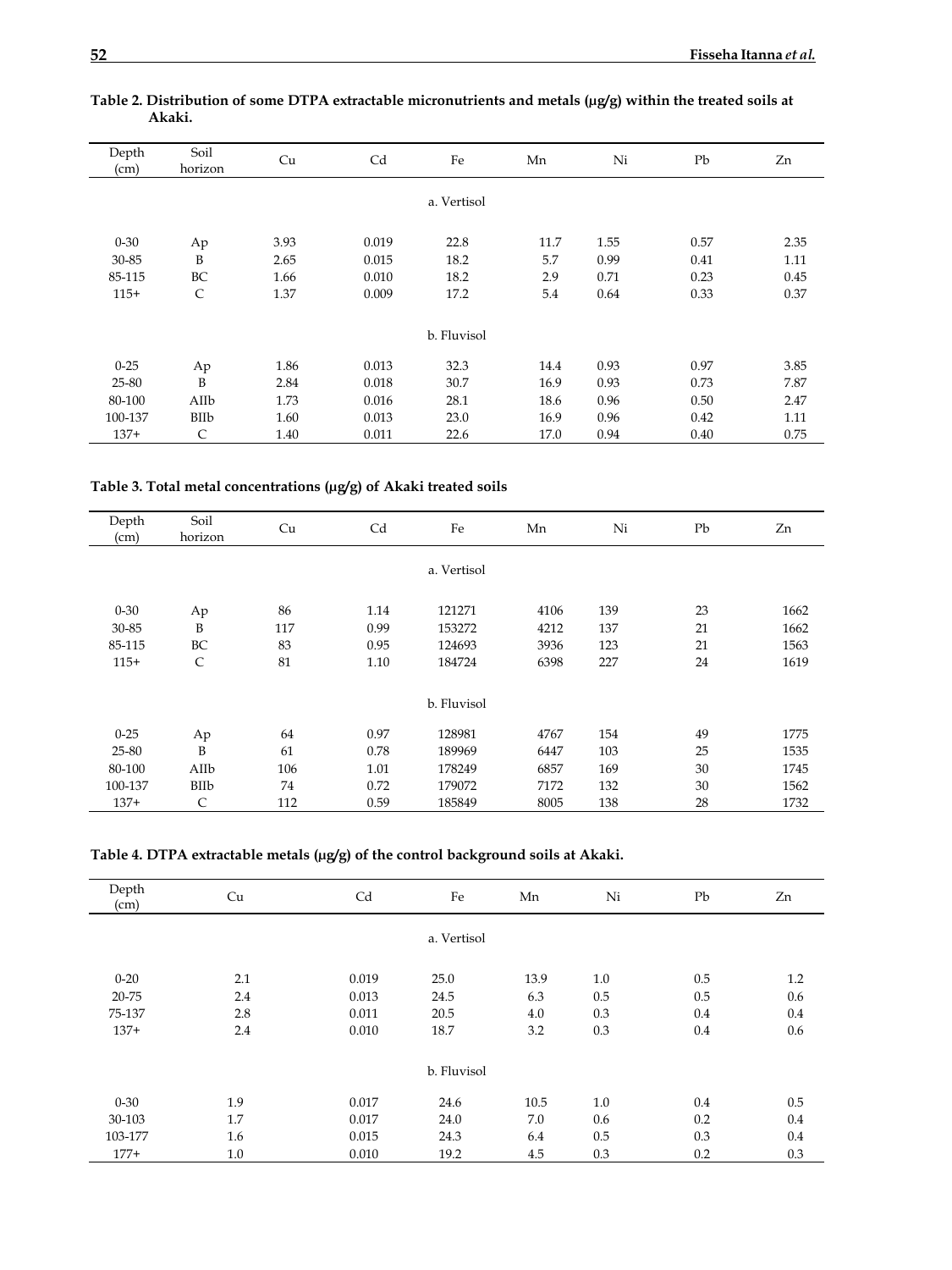Moreover, the coarser texture particle size fractions of the Fluvisol render it with bigger pore spaces and higher potential of water movement. Limited movement through open soil channels or cracks can contribute to longer-range transport (Dowdy and Volk, 1983). In a similar study, Lund *et al*. (1976) report that enrichments of Cd, Cu and Zn have been observed to a maximum depth of 3.5m below sewage disposal ponds.

 Another reason for the higher availability of these metals in the Fluvisol is due to the contaminated river sediments, which add up every time. Moore and Luoma (1990) indicate that contaminated sediments are one of the several means through which soils are enriched with heavy metals, especially from mining or industrial sources. Visual observations of the Fluvisol profile also affirm the different layers of sediments deposited in this soil, which contribute to the redistribution of metals within the depth of the soil. Pierzynski and Schwab (1993) reported of elevated Pb, Zn and Cd concentrations in alluvial soils. They assert that contaminated alluvial soils are an important aspect of environmental problems associated with metal accumulation, although not much research has been conducted on such soils, despite the fact that these soils usually are used to grow crops.

## *Influence of cropping*

 Similar crops and agricultural operations take place on both soil types. However, because of the coarse textured-ness of the Fluvisol there will be more downward movement of metals with time as a result of continuous irrigation with metal containing wastes. The relative ease of agricultural operations during ploughing or cultivation could redistribute metals in deeper layers of the Fluvisol compared to the Vertisol. Yingming and Corey (1993) explain that harvest removal, erosion, leaching, and tillage practices (uneven tillage depth) contribute to the redistribution of sludgeborne trace metals applied to field plots. Soil mixing by the soil fauna will have also similar effect.

 Farmers at Akaki commonly use DAP to fertilize their vegetables, sometimes together with urea. Application of phosphatic fertilizers have been found to cause P-induced zinc deficiency in soils (Singh *et al.* 1988; Pierzynski and Schwab, 1993; Fisseha Itanna, 1998b).

#### *Impacts on human health*

 The accumulation of heavy metals in soils is a major concern because of the removal of such metals by crops to be grown and the resultant exposure of human and animal life to elevated metals through the food-chain. Moreover, vegetation grown in contaminated sites can have chlorosis, which limits crop production (Pierzynski and Schwab, 1993). Hence, it is important whenever possible to reduce the availability of such metals.

 From the plant available metals studied, surface Cu of the treated Vertisol and Mn and Zn contents of the two treated soils are in excess of critical levels. Total metal concentrations also indicate that some Cu values in both soil profiles and Fe, Mn, Ni and Zn are in the toxic range. This raises a concern of the possible uptake of this metals by vegetables grown there and later consumed by the urban community. Additionally, the movement of these metals to deeper layers as in the Fluvisol, could lead to contamination of ground water.

#### **CONCLUSIONS AND RECOMMENDATIONS**

Application of wastewater to the farmlands certainly has increased the concentrations of most of the microelements of these soils compared to the background soils studied. The Fluvisol contained about twice as much Zn, Pb, Mn and Fe; considering the overall metal distribution within the depths of the profiles. Overall averages of Ni and Cd within the Fluvisol profile also surpassed those in the Vertisol. Organic matter seems to influence surface Cu, and Ni in the treated Vertisol. Due to the lower soil pH, floodplain soil impacted from river sediments, and relatively coarser soil texture, the Fluvisol is generally more contaminated than the Vertisol.

 It can thus be inferred that there is greater risk of metal content in vegetables grown on the Fluvisols compared to those grown on the Vertisols, although land management of Vertisols is more difficult than that of Fluvisols. This needs to be verified in the future through plant analyses of vegetables grown on both soils. Metal concentrations in these soils will certainly continue to rise in the future unless proper measures are taken to reduce discharge of metals into the farmlands. It is thus recommendable that the Akaki Textile Factory makes sure that there is a more efficient treatment of the effluents and less metal discharge of metals into the environment. This information could also be useful for other newly emerging industries at Akaki and elsewhere, to take consideration of waste disposal.